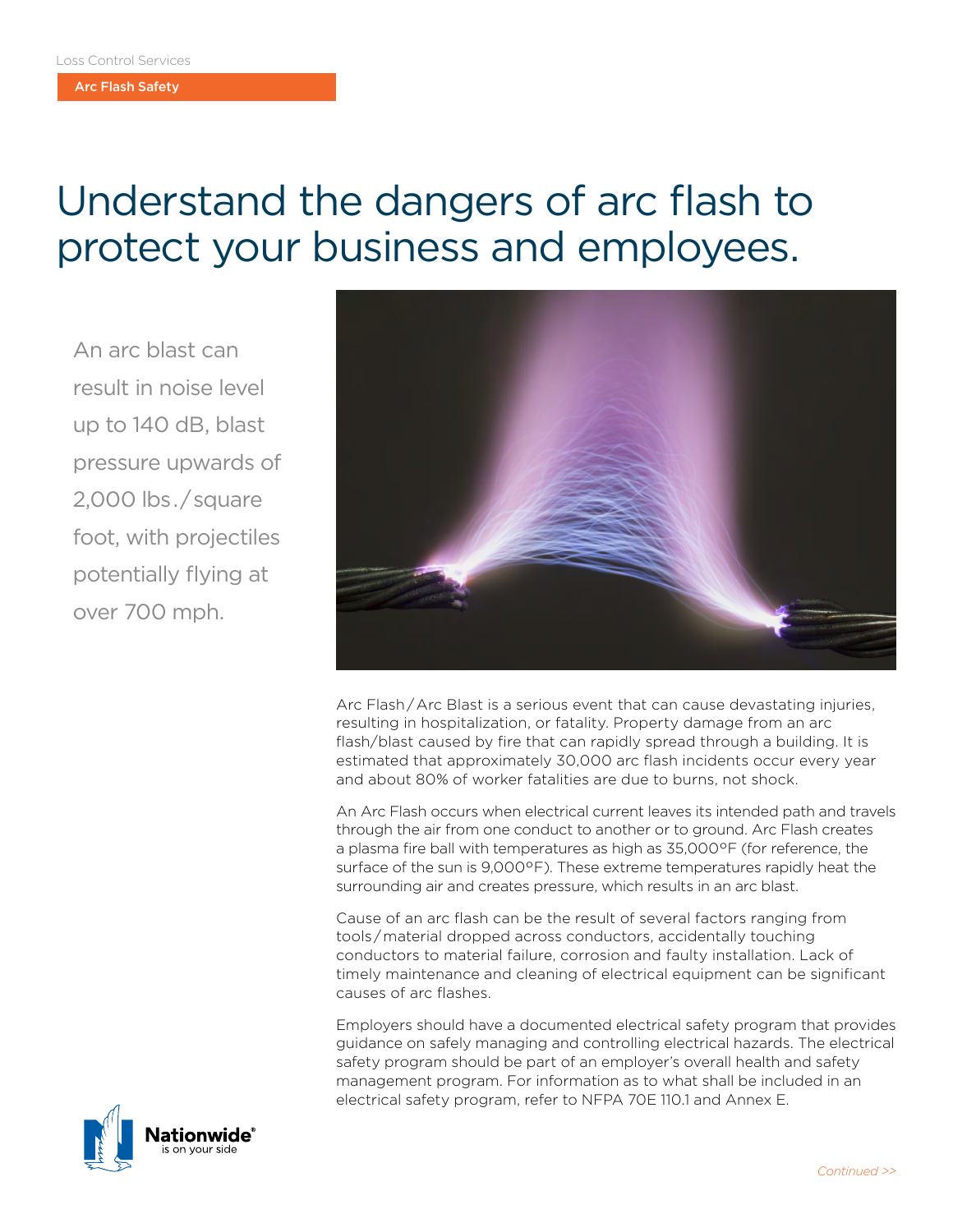## Arc Flash Safety

First priorty in the **hierarchy of controls**, is to eliminate the hazard. Electrically safe work condition, is when an electrical conductor or circuit has been disconnected from energized parts, locked out and tagged in accordance with established standards (OSHA 1910.333 & NFPA 70E-article 120), then tested to ensure the absence of voltage.





NFPA 70E, Annex C (Figure C.1.2.3) Limits of Approach

Situations arise where electrical parts need to be energized. When this occurs, an employer will need to demonstrate that it is infeasible to perform work in a de-energized state (i.e., performing diagnostics / testing) or introduces additional hazards or increases risk (i.e., interrupting life-support equipment).

When workers are exposed to energized equipment, an Arc Flash Risk Assessment, which includes a Shock Risk Assessment must be conducted by the employer. The Risk Assessment must identify the arc flash hazards, estimate the likelihood of occurrence, potential severity and determine if additional protective measures are required including Personal Protective Equipment (PPE).

Risk assessment will help identify the three different approach boundaries. When within any of the approach boundaries, Arc Flash Protection is required. Boundaries and level of Personal Protective Equipment will vary depending on the exposure to the electrical equipment. The three specific boundaries are;

1. Arc Flash Boundary – This is the outer layer where workers are exposed to an arc flash that would receive a second-degree burn.

2. Limited Approach Boundary - Shock hazard exist within this boundary. Only qualified workers, that received proper training are allowed within this boundary,

3. Restricted Approach Boundary – Restricted space and considered the equivalent to working on a live part.

When energized work is performed within the restricted approach boundary or interacting with equipment conductors, an energized work permit must be utilized. Qualified personnel shall only be allowed to cross the limited approach boundary.

Employees exposed to electrical hazards shall be trained initially and at intervals not exceeding every three years. Retraining can be provided more frequently if work practices are not followed, changed or performed less than once per year.